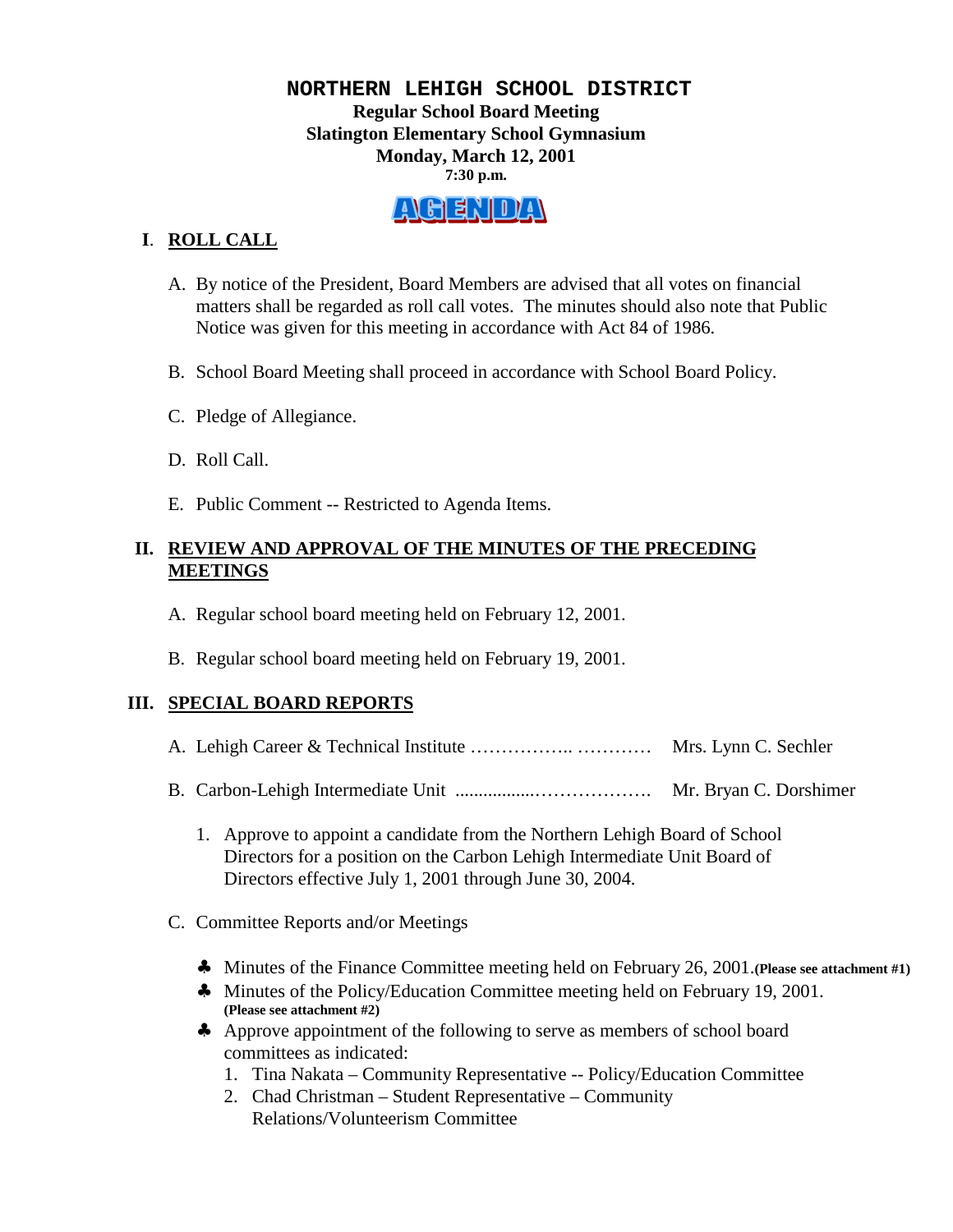|  | Ms. Lisa Vaughan<br>Ms. Pamela Grammes |
|--|----------------------------------------|
|  |                                        |
|  | Mrs. Lori H. Geronikos                 |
|  | Dr. Nicholas P. Sham, Sr.              |

- ♣ Les Bear Arthurs Lestrange & Company
- ♣ George White Middle School Concept
- ♣ Skills USA-VICA District 11 Champions –Announcement
- ♣ Location of April 2 Board Meeting Announcement
- ♣ CLIU 2001 School Board Conference
- ♣ Report from Technology/Buildings and Grounds Committee meeting.
- H. An Executive Work Session will be held prior to the meeting from 6:00 p.m. to 6:30 p.m. for personnel reasons.

## **IV. PERSONNEL**

#### A. Change of Assignment

1. Non-Instructional

| Nancy Wagner*               |                                                     |  |
|-----------------------------|-----------------------------------------------------|--|
| From:                       | Substitute Aide/Secretary                           |  |
| To:                         | <b>Special Education Aide</b>                       |  |
|                             | Peters Elementary School – Replacing Pamela Peters  |  |
|                             | who resigned.                                       |  |
| Salary:                     | \$8.38 Per Hour/6 1/2 Hours Per Day/5 Days Per Week |  |
| <b>Effective Date:</b>      | March 13, 2001                                      |  |
| *60-Day Probationary Period |                                                     |  |

#### B. Substitutes

- 1. Instructional
	- a. Employ the following substitute teacher for the 2000-2001 school year at the substitute teacher rates of \$70.00 for 1-10 non-consecutive days; \$80.00 for 11-20 non-consecutive days; and \$90.00 for 21+ nonconsecutive days:

Monica Yastrzab-Kempf – School Nurse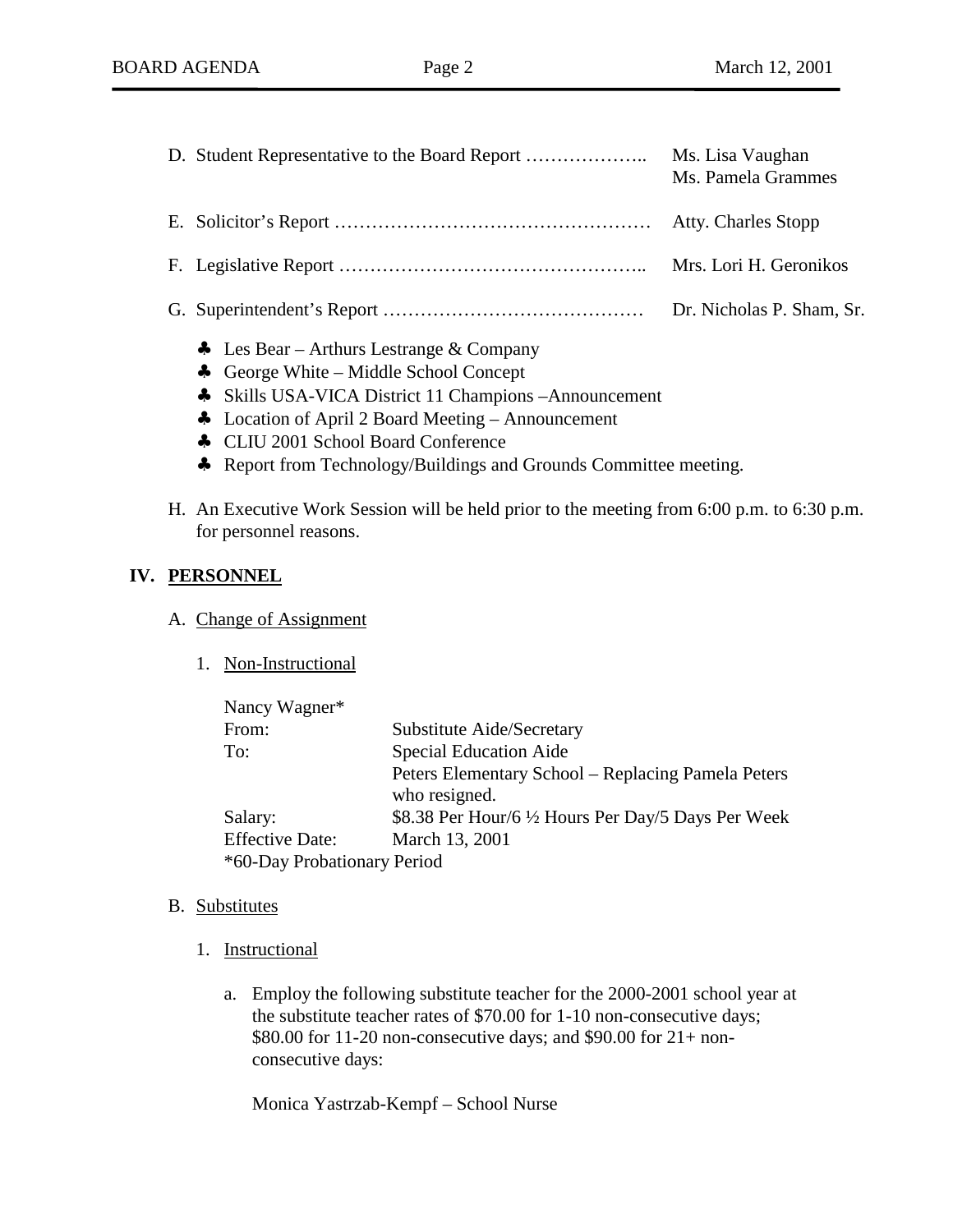- 2. Non-Instructional
	- a. Employ the following substitute aide for the 2000-2001 school year at the substitute rate of \$6.25 per hour:

Andrea Thomson – Instructional Aide

#### C. Resignation – Non-Instructional

Accept the resignation of Kimberly Andrews, Special Education Aide at the senior high school, effective March 2, 2001.

D. Approve the Compensation Agreement between the Board of School Directors of the Northern Lehigh School District and Dr. Nicholas P. Sham, Sr., Superintendent, as amended, for a term of  $3\frac{1}{2}$  years, commencing on February 12, 2001 and ending on June 30, 2004.

## E. Family Medical Leave

Approve the request of Judy Costa, Peters Elementary special education teacher, to take a Family Medical Leave of Absence for the period of January 17, 2001 through April 10, 2001. Family Medical Leave requires the district to provide medical benefits during the 12 weeks of approved leave. She will be responsible for contributing \$25.00 per month as co-payment for dependent medical benefits during her FMLA leave.

F. Child Rearing Leave

Approve the request of Tammy Fristick, special education teacher in the junior high school, to take a Child Rearing Leave of Absence. Beginning on or about April 29, 2001 she plans to use her accumulated sick days to cover her absence for the remainder of the 2000-2001 school year. Commencing on the first day of the 2001-2002 school year she is requesting a Family Medical Leave, which includes district-paid medical coverage for 12 weeks, after which she is requesting to be placed on an unpaid child rearing leave of absence for the remainder of the 2001-2002 school year. She will be responsible for contributing \$13.00 per month as co-payment for dependent medical benefits during her FMLA leave. At the present time she plans to return to teaching for the 2002- 2003 school year.

## G. Co-Curricular Appointments For 2001-2002

Head Football Coach – James Tkach -- \$6164.00 Assistant Football Coach – Samuel Bonner -- \$4006.00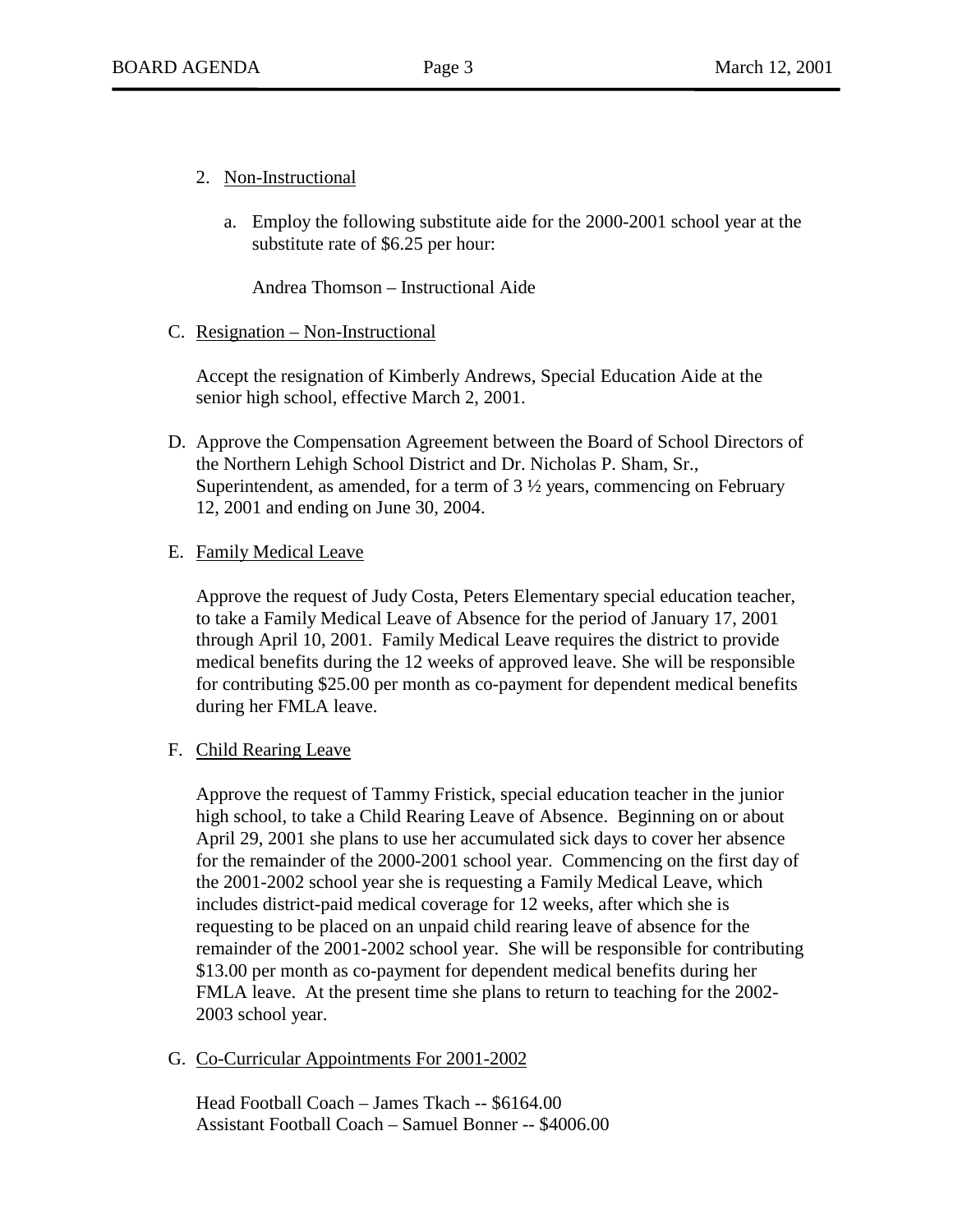Assistant Football Coach – Steve Hluschak -- \$4006.00 Assistant Football Coach – Dennis Rose -- \$4006.00 Assistant Football Coach – Glenn Serfass -- \$4006.00 Assistant Football Coach – Joseph Tout -- \$4006.00 Head Cross Country Coach – David Oertner -- \$3693.00 Assistant Cross Country Coach – Beth Case -- \$2400.00 Head Field Hockey Coach – Mary Redline -- \$3693.00 Assistant Field Hockey Coach – Jessica Schoenberger -- \$2400.00 Majorette/Band Front Director – Lauren Zielinski -- \$1853.00 Sr. High Fall Intramural – Renee Evans – Tennis -- \$722.00 Sr. High Fall Intramural – Robert Kern – Weightlifting/Indoor Floor Tennis -- \$722.00 Sr. High Fall Intramural – David Redline – Basketball -- \$722.00 Sr. Class Play – Nicholas Simons -- \$1315.00

# **V. POLICY**

#### A. Conferences Approved With Board's Authorization

- 1. Approve the request of Linda Thompson, Peters Elementary guidance counselor, to attend the PA School Counselors' Association Annual Conference in Lancaster on April 26 and 27, 2001. Expenses include \$190.00 for registration, \$40.00 for meals, \$48.00 for travel, for a total cost of \$278.00.
- 2. Approve the request of Brian Geiger to attend a PASBO Construction/Renovations Project Workshop at Seven Springs Mountain Resort on March 20, 2001. Expenses include \$109.00 for registration, \$210.00 for travel for a total cost of \$319.00.
- 3. Approve the request of Christopher Iacobelli to attend a Lorman Education Services conference entitled "Writing and Revising Student Handbooks And Other Related School Issues In PA" in Wilkes-Barre on May 9, 2001. Expenses include \$199.00, \$10.00 for meals, \$25.00 for travel, for a total cost of \$234.00.
- 4. Approve the request of Sandra Vajda, junior high Spanish teacher, to attend a Bureau of Education & Research conference, entitled "Powerful Strategies for Reducing Classroom Behavior Problems, in Allentown on April 20, 2001. Expenses include \$139.00 for registration, plus the cost of a substitute teacher for one day and has been approved by the district Continuing Professional Education Committee.
- 5. Approve the request of Sheila Lanshe, high school guidance counselor, to attend the PA School Counselors Association Annual Conference in Lancaster on April 26 and 27, 2001. Expenses include \$190.00 for registration, \$40.00 for meals, \$48.00 for travel, \$105.00 for lodging for an approximate total of \$394.55 and will be paid for through Drug Free Schools Funds.
- 6. Approve the request of Lynne Fedorcha to attend a conference sponsored by The Learning Edge entitled "Technology and Education – Practical Solutions for Changing Times" in King of Prussia on March 28, 2001. Expenses include \$149.00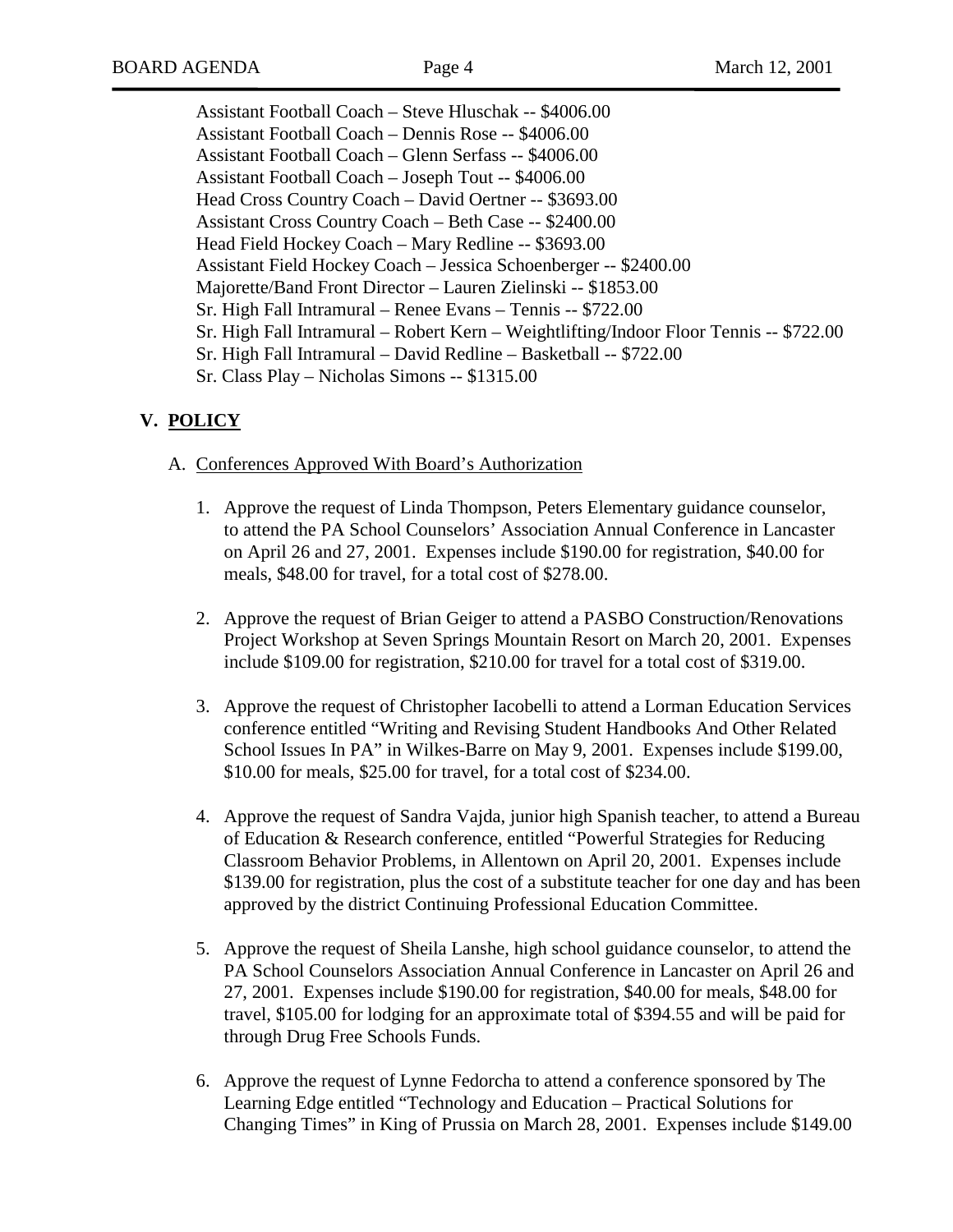for registration, \$39.00 for travel, \$2.80 miscellaneous expenses for a total of \$190.80 and will be paid for through IDEA funds.

#### B. Board Policy – First Reading

- 1. Approve new board policy #104 Nondiscrimination In Employment/Contract Practices, as presented after first reading. **(Please see attachment #3)**
- 2. Approve revisions to existing board policy #103 Nondiscrimination In School and Classroom Practices as presented after first reading. **(Please see attachment #4)**
- C. Homebound Instruction

The homebound instruction program is provided to children of school age who cannot attend school. It is recommended that the Board of Education grant homebound instruction for a  $12<sup>th</sup>$  grade student, Student No. 01-74570 for five hours per week, effective March 14, 2001 and continuing for approximately six weeks.

D. Approve the Northern Lehigh Junior High School Student Activities Fund Statement for the month of February 2001. **(Please see attachment #5)**

## **VI. CURRICULUM AND INSTRUCTION**

A. Carbon Lehigh Intermediate Unit 2001-2002 Facilities Plan Committee Report

Approve the following Resolution to adopt the 2001-2002 Carbon Lehigh Intermediate Unit Facilities Plan Committee report which was unanimously adopted by the CLIU Facilities Plan Committee on February 13, 2001. **(Please see attachment #6)**

**RESOLVED:** It is recommended that the Northern Lehigh School District Board of School Directors approve the 2001-2002 Facilities Plan Committee Report as unanimously adopted by the CLIU Facilities Plan Committee on February 13, 2001. In addition the Board affirms its commitment of the original construct of the Facilities planning, approved November 1, 1989, which consists of a series of prioritized inquiries to be considered in determining the future location of the CLIU and school district special education classes.

**NOW, THEREFORE BE IT RESOLVED,** that a copy of this Resolution be entered into the minutes of this meeting of March 12, 2001.

#### **VII. OLD BUSINESS**

## **VIII. NEW BUSINESS**

**IX. FINANCIAL**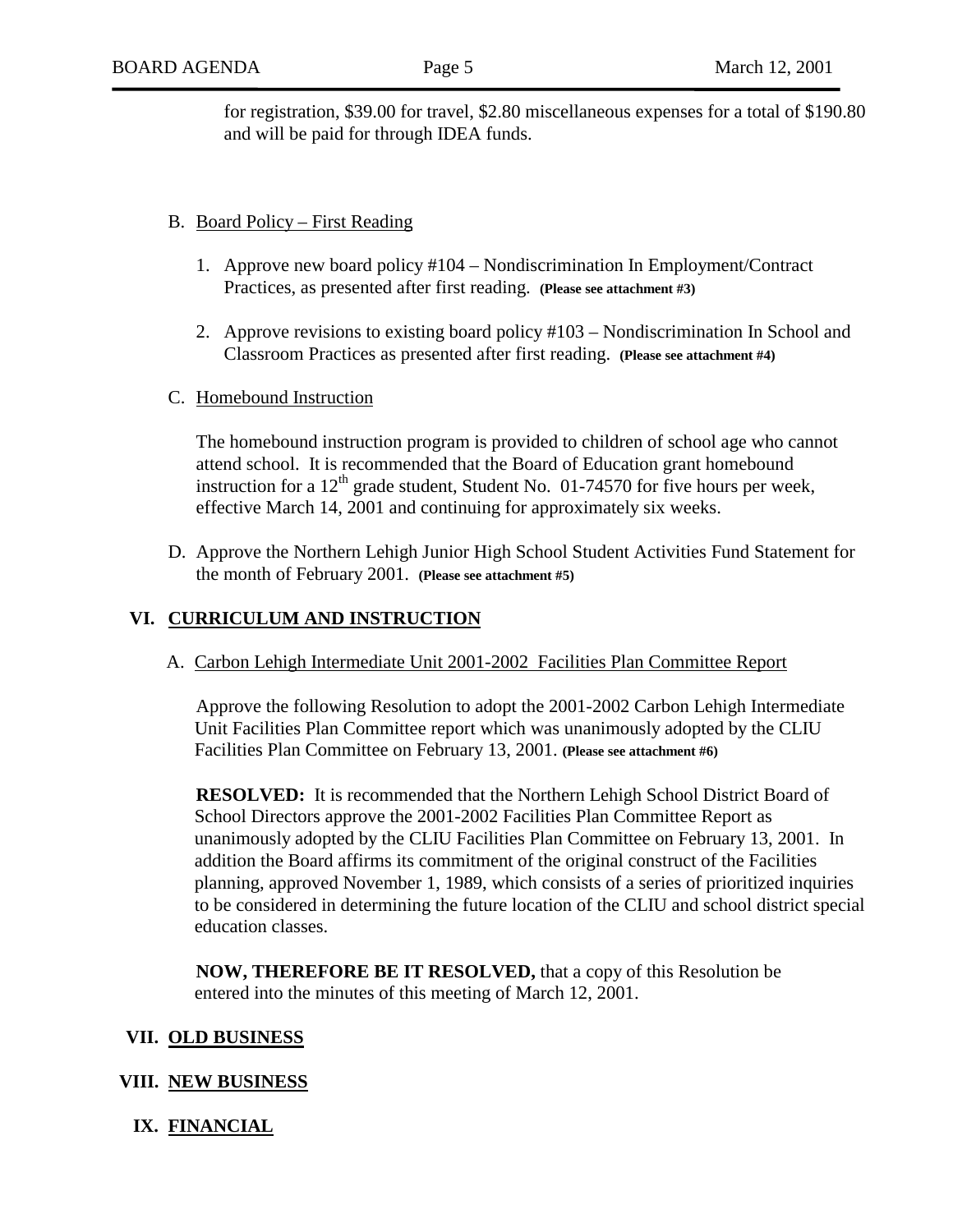- A. Approve the Treasurer's Report for February 2001.
- B. Approve the Cafeteria Reports for February 2001. (Information Only)
- C. Approve payment of General Fund bills for the month of February 2001.
- D. Approve payment of Technology Account bills. **(Please see attachment #7)**
- E. Approve payment of Construction Account bills. **(Please see attachment #8)**

#### F. Refund of Real Estate Taxes

1. Approve the refund of the following real estate taxes as indicated in **attachment #9.**

Paul W. and Gail A. Horner \$626.71 General Delivery PO Box 104, Slatedale, PA 18079 For **Parcel #18-01-B06SE2C-008-005** 211 First Street, Slatington, PA 180808 The assessed value was decreased due to fire damage.

- 2. Paul W. and Gail A. Horner \$1068.72 General Delivery PO Box 104, Slatedale, PA 18079 For **Parcel #18-01-B06SE2C-008-004** 213-215 First Street, Slatington, PA 180808 The assessed value was decreased due to fire damage.
- H. Approve a refund for overpayment of Walnutport Real Estate Taxes for the property owners as listed for the month of February 2001. **(Please see attachment #10)**
- I. Approve the Arthurs Lestrange Cash Management Portfolio Summary for the month of January 2001. **(Please see attachment #11)**
- J. Approve to authorize proper officials to solicit bids for removal of asbestos containing materials from the junior high school. **(Please see attachment #12)**
- K. Approve budgetary transfers to cover purchases for the 2000-2001 school year as presented in **attachment #13.**

# **X. LEGAL**

**XI. CORRESPONDENCE**

**XII. INFORMATION**